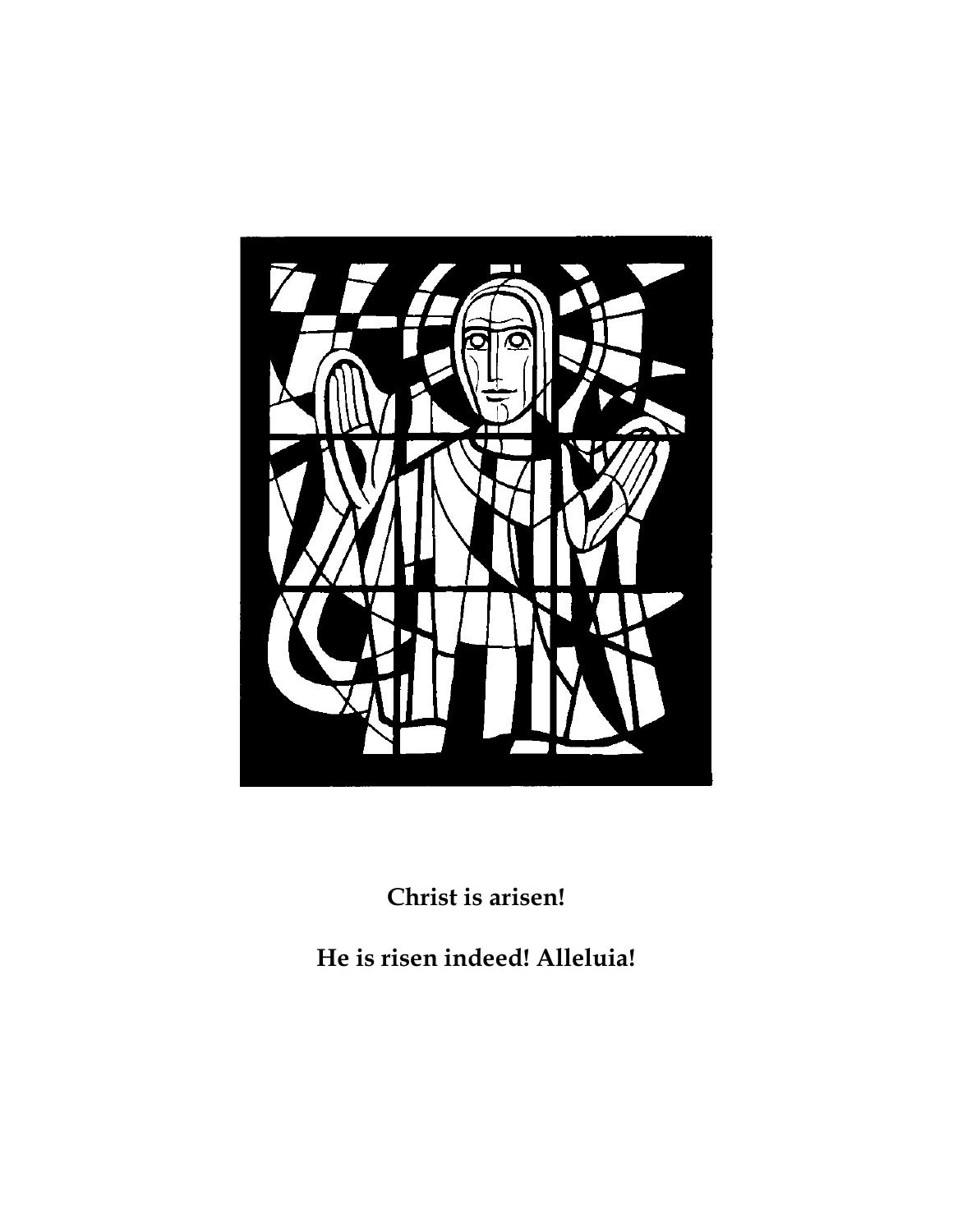# **The Festival of the Resurrection of Our Lord**

**Seminary Chapel April 27, 2017** 

**HYMN Come, You Faithful, Raise the Strain CW 142**

*Stand for the final stanza.*

- **M:** Christ is arisen!
- **C: He is risen indeed! Alleluia!**
- **M:** In the name of the Father and of the Son  $\mathcal{F}$  and of the Holy Spirit.
- **C: Amen.**

# **CONFESSION OF SINS**

- **M:** If we claim to be without sin, we deceive ourselves and the truth is not in us.
- **C: If we confess our sins, God is faithful and just and will forgive us our sins and purify us from all unrighteousness.**
- **M:** Let us confess our sins to the Lord.

**C: Holy God, gracious Father, I am sinful by nature and have sinned against you in my thoughts, words, and actions. I have not loved you with my whole heart; I have not loved others as I should. I deserve your punishment both now and forever. But Jesus, my Savior, paid for my sins with his holy life and innocent death. Trusting in him, I pray: God, have mercy on me, a sinner.**

*Silence for meditation and reflection.*

- **M:** Our gracious Father in heaven has been merciful to us. He sent his only Son, Jesus Christ, who gave his life as the atoning sacrifice for the sins of the whole world. Therefore, as a called servant of Christ and by his authority, I forgive you all your sins in the name of the Father and of the  $\Phi$  Son and of the Holy Spirit.
- **C: Amen.**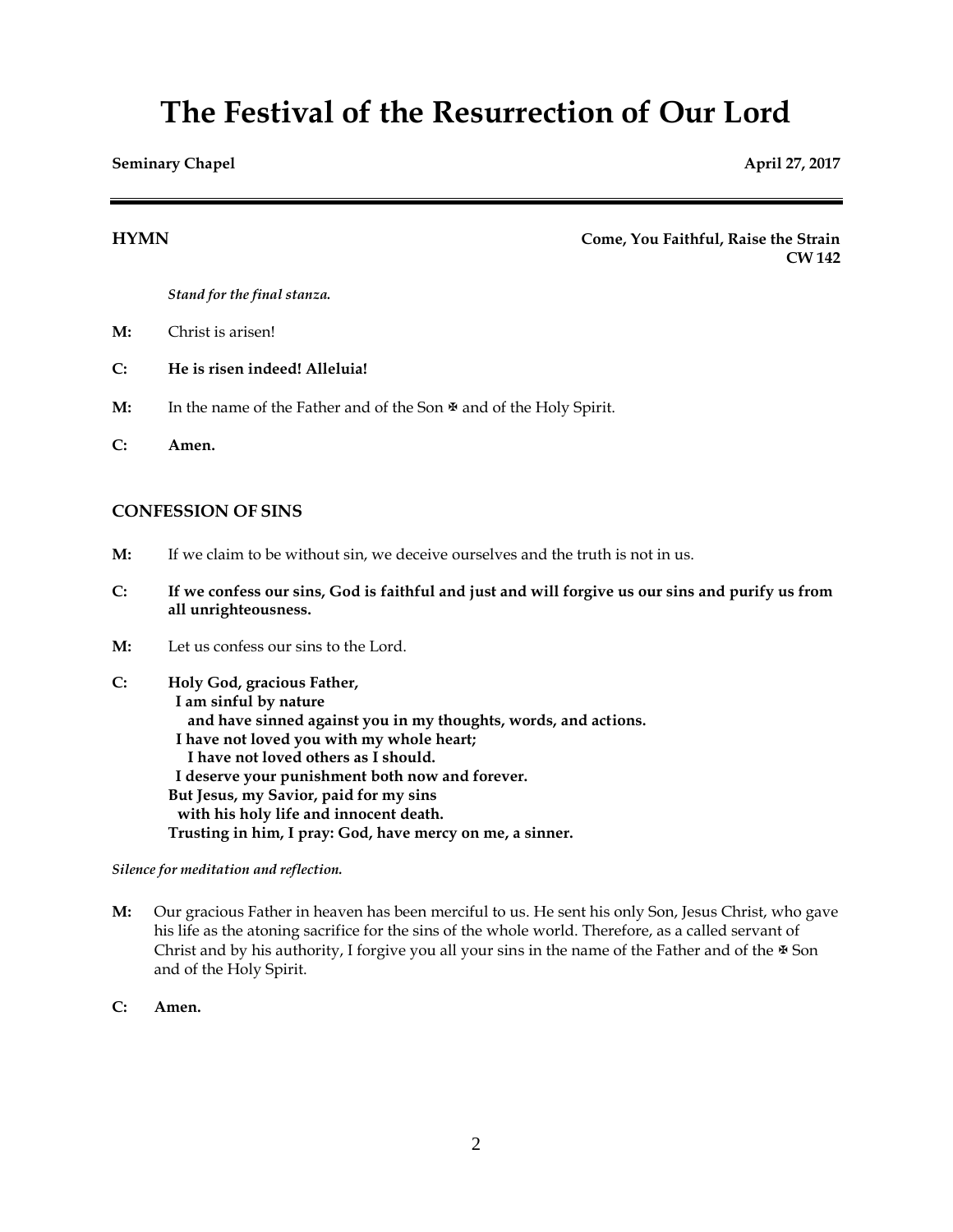# **LORD, HAVE MERCY**

 *Kyrie*

**M:** You were sent to heal the contrite in heart… You came to call sinners… You are seated at the right hand of the Father to intercede for us…





# **GLORY TO GOD**

 *Gloria in excelsis*

*The choir sings the refrain. All repeat the refrain and sing it again as indicated.*



## *The choir sings the canticle.*

We praise you, we bless you, we adore you, we glorify you, we give you thanks for your great glory, Lord God, heavenly King, O God, almighty Father.

# *Refrain*

Lord Jesus Christ, Only Begotten Son, Lord God, Lamb of God, Son of the Father, You take away the sins of the world, have mercy on us; You take away the sins of the world, receive our prayer; You are seated at the right hand of the Father, have mercy on us.

# *Refrain*

For you alone are the Holy One, you alone are the Lord, You alone are the Most High, Jesus Christ, With the Holy Spirit, in the glory of God the Father. Amen.

## *Refrain*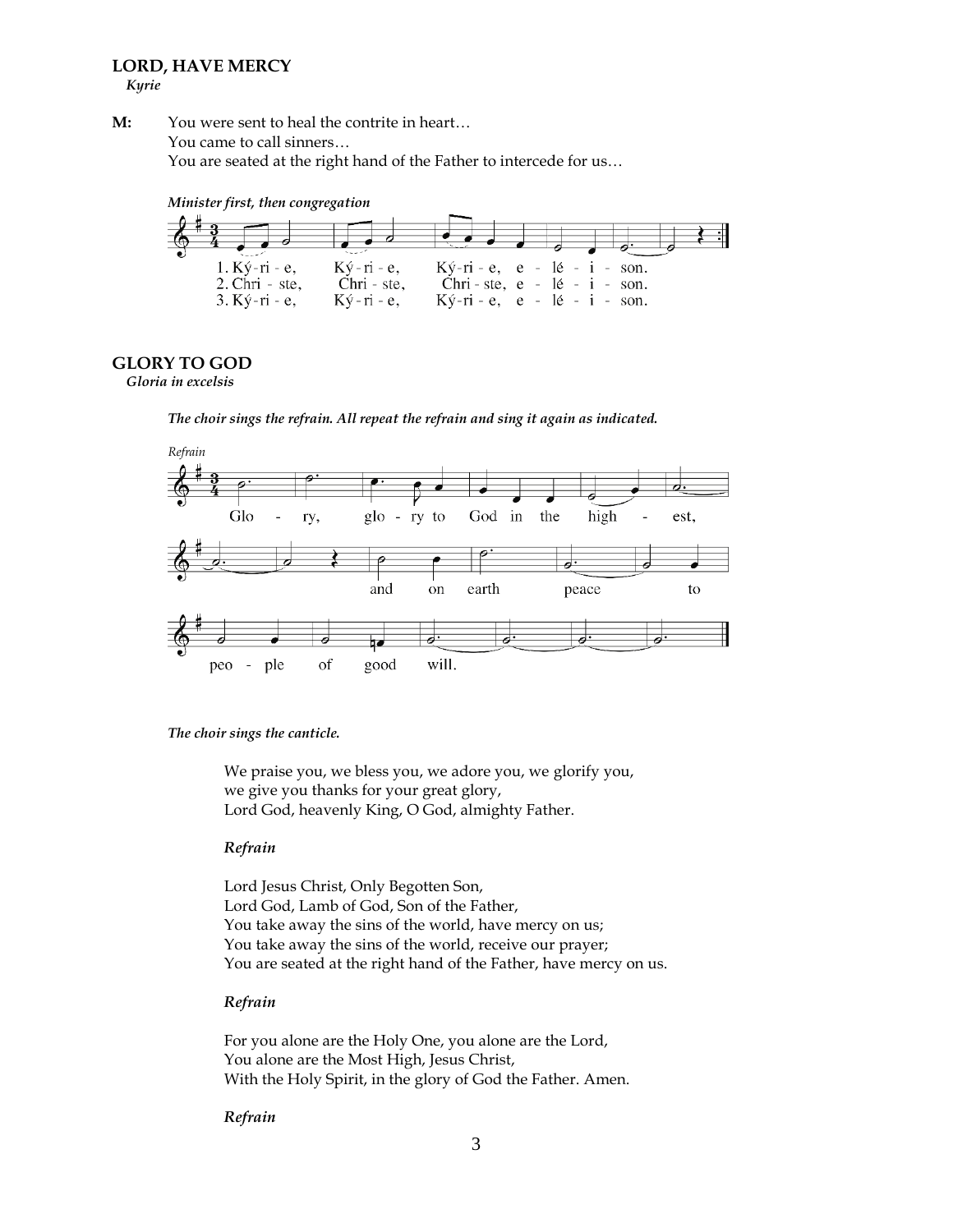# **PRAYER OF THE DAY**

**M:** Living and eternal Lord, by the power of your Spirit you joined us to the death and resurrection of your Son through the miracle of Holy Baptism. During these days after Easter, this year and in the Easters to come, help us to live in the wonders of baptism that we may live in the joy of forgiveness and live lives that are pleasing to you; through Jesus Christ our Lord, who lives and reigns with you and the Holy Spirit, one God, now and forever.

**C: Amen.**

*Be seated.*

# **THE WORD**

**FIRST READING Exodus 14** *A song of praise after a water rescue.*

*After the reading:*

**M:** The Word of the Lord.

**C: Thanks be to God.**

# **PSALM OF THE DAY The Song of Moses**

*Exodus 15 Scott Soper*

*The choir sings the refrain and the first verse of the psalm.*

The Lord is my strength, my protection and my shield; Pharaoh's army and his chariots God cast into the sea. Our God is a warrior whose name is the Lord, God of might, God of victory!

*The congregation sings each line of the refrain after it is sung by the cantor/choir.*



The brave and the mighty, the pride of Pharaoh's army, God plunged them to the bottom of the sea like a stone. The hand of the Lord is magnificent in power. The Lord has crushed our foes!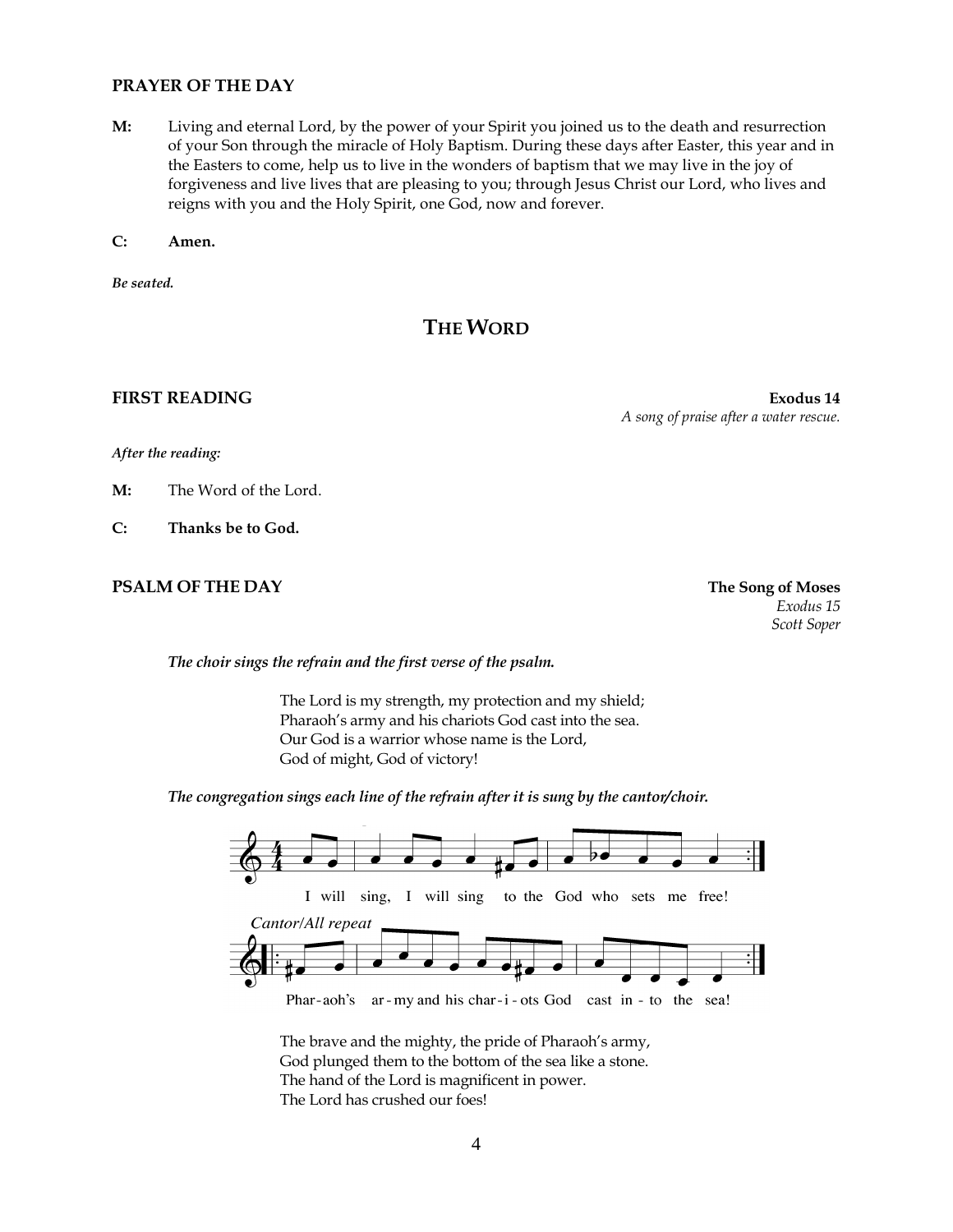*The congregation sings each line of the refrain after it is sung by the cantor/choir.*

O God who redeems, who delivers us from slavery, You set us on the mountain of your holy place. Your throne and your temple shall endure for all time; Your reign shall never end!

*The congregation sings each line of the refrain after it is sung by the cantor/choir.*

# **SECOND READING Colossians 3:1-4**

*Dead and alive in the resurrected Christ.*

*After the reading:*

**M:** The Word of the Lord.

**C: Thanks be to God.**

*Stand.*

### **GOSPEL ACCLAMATION**

*The choir sings the refrain. All repeat the refrain.*



*The choir sings the following general verse or the Verse of the Day.*

Christ, our paschal Lamb, has been sacrificed. Let us then feast with joy to the Lord.

*All sing the refrain.*

**GOSPEL Matthew 28:8-10, 16-20** *Disciple, baptize, and teach.*

# *After the reading:*

**M:** The Gospel of the Lord.

### **C: Praise be to you, O Christ.**

*Be seated.*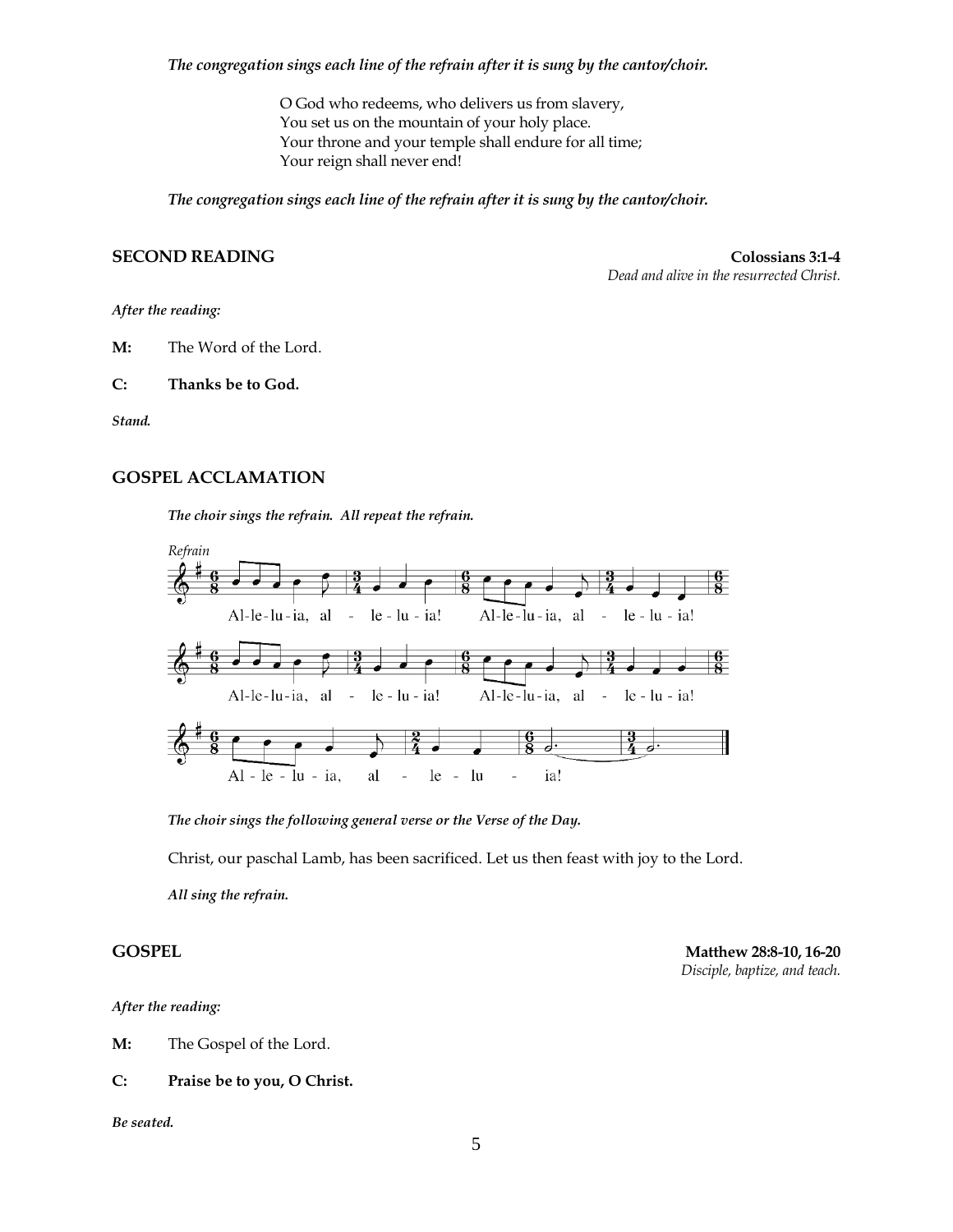# **SERMON Colossians 3:1-4**

# **NICENE CREED**

**We believe in one God, the Father, the Almighty, maker of heaven and earth, of all that is, seen and unseen.**

**We believe in one Lord, Jesus Christ, the only Son of God, eternally begotten of the Father, God from God, Light from light, true God from true God, begotten, not made, of one being with the Father. Through him all things were made. For us and for our salvation, he came down from heaven, was incarnate of the Holy Spirit and the virgin Mary, and became fully human. For our sake he was crucified under Pontius Pilate. He suffered death and was buried. On the third day he rose again in accordance with the Scriptures. He ascended into heaven and is seated at the right hand of the Father. He will come again in glory to judge the living and the dead, and his kingdom will have no end.**

**We believe in the Holy Spirit, the Lord, the giver of life, who proceeds from the Father and the Son, who in unity with the Father and the Son is worshiped and glorified, who has spoken through the prophets. We believe in one holy Christian and apostolic Church. We acknowledge one baptism for the forgiveness of sins. We look for the resurrection of the dead and the life of the world to come. Amen.**

*Be seated for the Prayer of the Church*

# **PRAYER OF THE CHURCH**

- **M:** Almighty and merciful God, in this glorious season we rejoice in the resurrection of Jesus Christ. Increase our faith that the grace of the empty tomb may fill our lives and make us glad each day.
- **C: When we are weak, be our strength; when we are sad, be our song; and when we sin, be our salvation.**
- **M:** Remove the disgrace of death from all who mourn. In moments of grief call believers through the voice of our Good Shepherd, and embolden us to follow his promises. In their hopelessness of despair turn the faithless to trust in the only Way, Truth, and Life.
- **C: Wipe away tears born of death, and give new birth to a living hope in the hearts of the lost and troubled. Use our witness as compassion and comfort for others in need of mercy.**
- **M:** King of kings and Lord of lords, destroy all dominion, authority, and power that stands against you, whether seen or unseen. Whatever evil exerts itself against your saving will—false teaching or lukewarm faith, Satan's lies or worldly pleasures, empty worship or futile religion—rule it for the sake of the gospel's free course.
- **C: Triumph over our enemies, and empower the Church to fight the good fight to the end. Never leave us or forsake us.**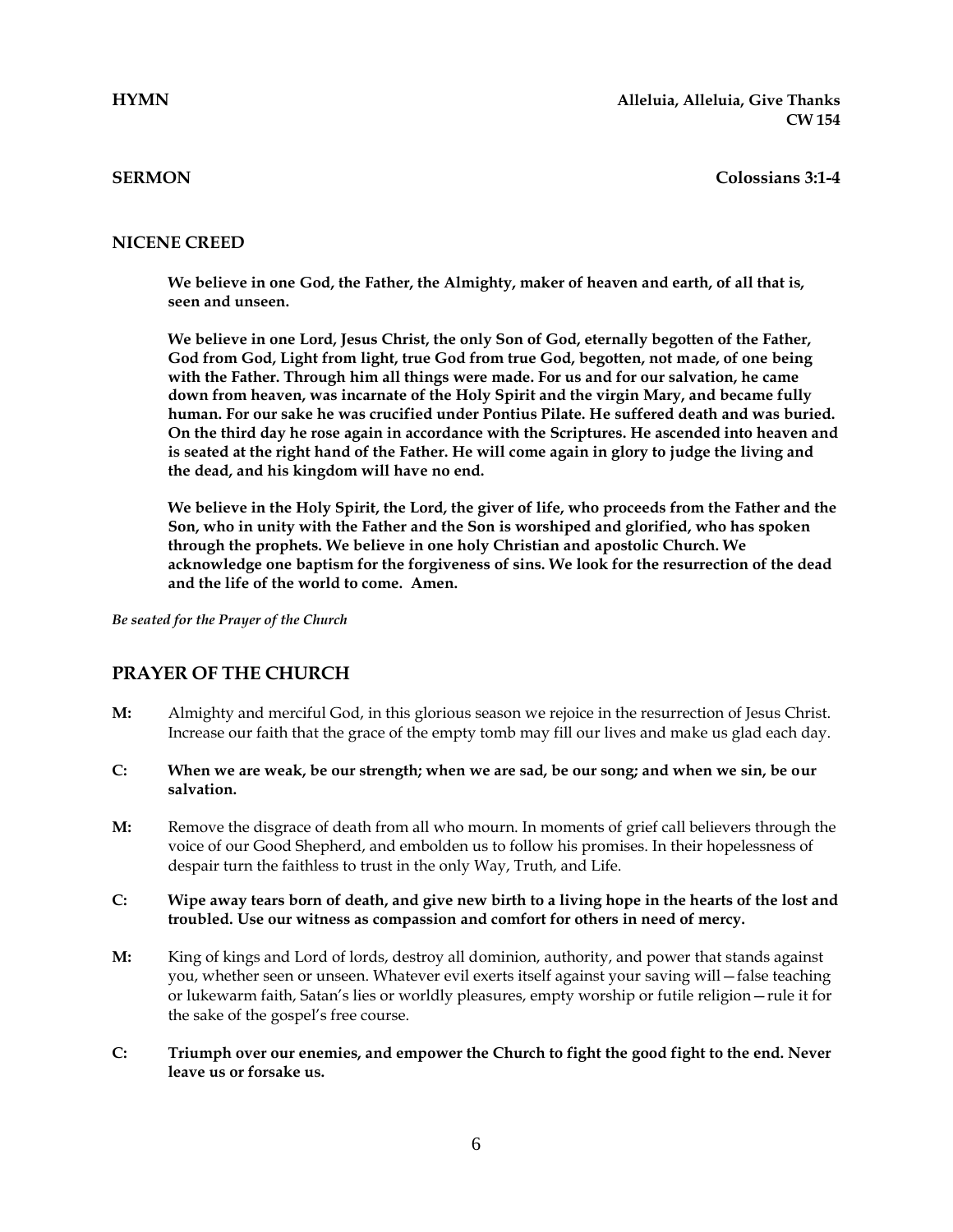**M:** Walk among our churches, O Living One, as the faithful witness and firstborn from the dead. As your angel sent women with news of the risen Christ, call women in our church to announce, "He is risen!" As you sent your disciples with the breath of the Spirit, call men in our church full of the Spirit and wisdom to administer the keys of the kingdom.

# **C: Wherever we live and whatever we do, help us to be prepared to give an answer to everyone who asks us to give the reason for the hope that we have in Christ.**

**M:** Heavenly Father keep the baptized united with your Son in his resurrection. Put to death the fleshly urges of those caught in addictions, clothe in your righteousness anyone ashamed of good intentions which have fallen short, and assure those searching for purpose that their eternal identity as your dear children is sealed.

# **C: Thank you for the power of baptism working in our lives, and for the certainty of its promises through the resurrection. Enrich us with everything we need for life and godliness.**

- **M:** O Lord of life, you have done mighty things for us! We pray through him who is the Beginning and the End, Jesus Christ, our Lord.
- **C: His name is above every name, to the glory of God the Father! Amen.**

# **THE SACRAMENT**

*Stand.*

# **PREFACE**

- **M:** The Lord be with you.
- **C: And also with you.**
- **M:** Lift up your hearts.
- **C: We lift them up unto the Lord.**
- **M:** Let us give thanks to the Lord, our God.
- **C: It is right to give him thanks and praise.**
- **M:** It is truly good and right that we should at all times and in all places give you thanks, O Lord, holy Father, almighty and everlasting God, through Jesus Christ, our Lord, and we praise you especially for the glorious resurrection of your Son, the true Passover Lamb, who by his sacrifice took away the sins of the world and by his resurrection restored everlasting life. Therefore, with all the saints on earth and hosts of heaven, we praise your holy name and join their glorious song: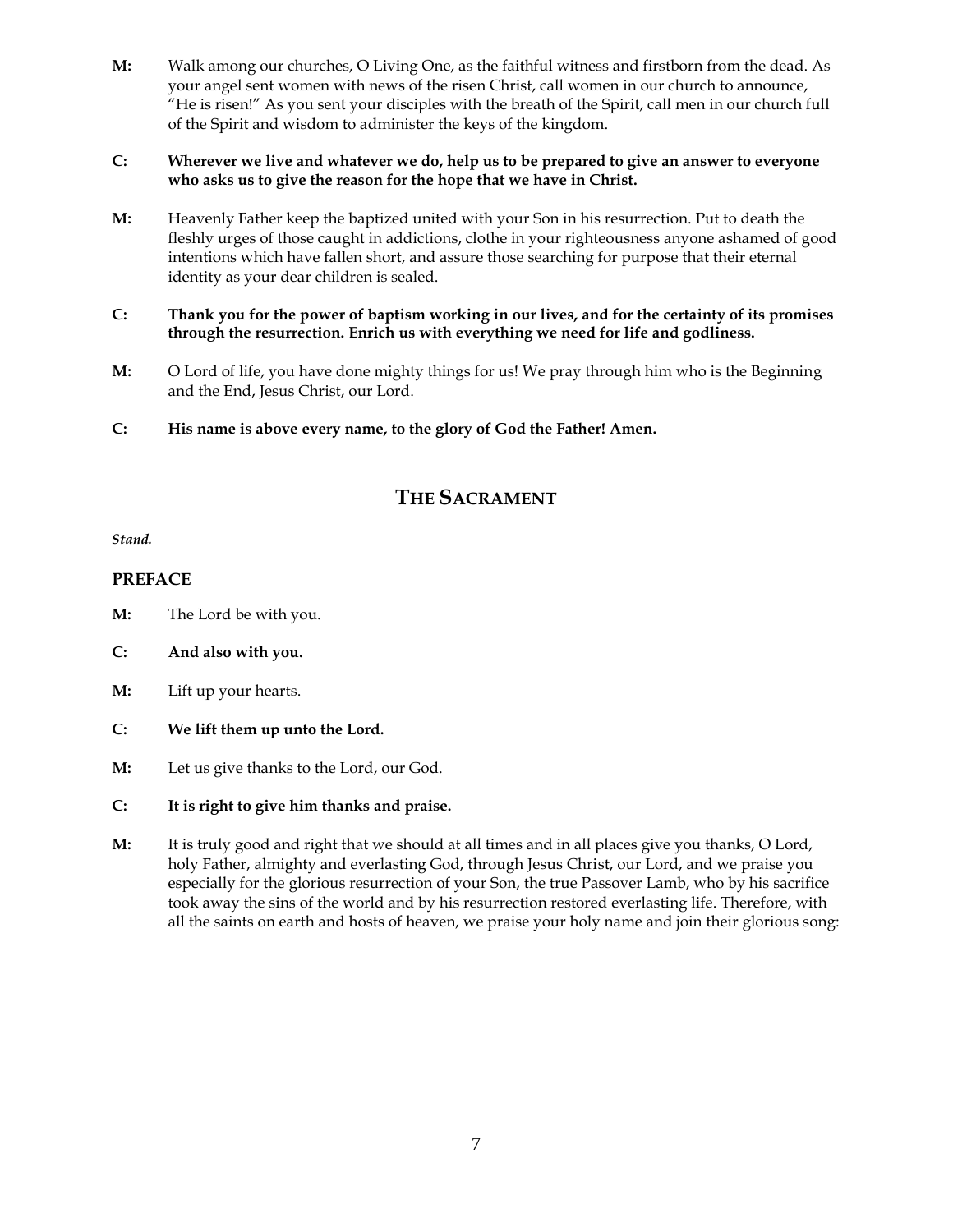**HOLY, HOLY, HOLY**



# **PRAYER OF THANKSGIVING**

**M:** Blessed are you, O God, Father of our Lord Jesus Christ. By his victory over the grave, our Savior declared death's reign ended, the door to heaven open, and the payment for sin complete.

 We celebrate with joy the glorious resurrection of your Son. We marvel at the depth of your love. We stand in awe of your power. We are humbled by the compassion you have shown our fallen race.

Lead us to rejoice in the pardon offered and sealed in this Sacrament and to live a life worthy of your name. The Lord Jesus lives! Alleluia.

**C: Amen.**

# **LORD'S PRAYER**

**C: Our Father in heaven, hallowed be your name, your kingdom come, your will be done on earth as in heaven. Give us today our daily bread. Forgive us our sins, as we forgive those who sin against us. Lead us not into temptation, but deliver us from evil. For the kingdom, the power, and the glory are yours now and forever. Amen.**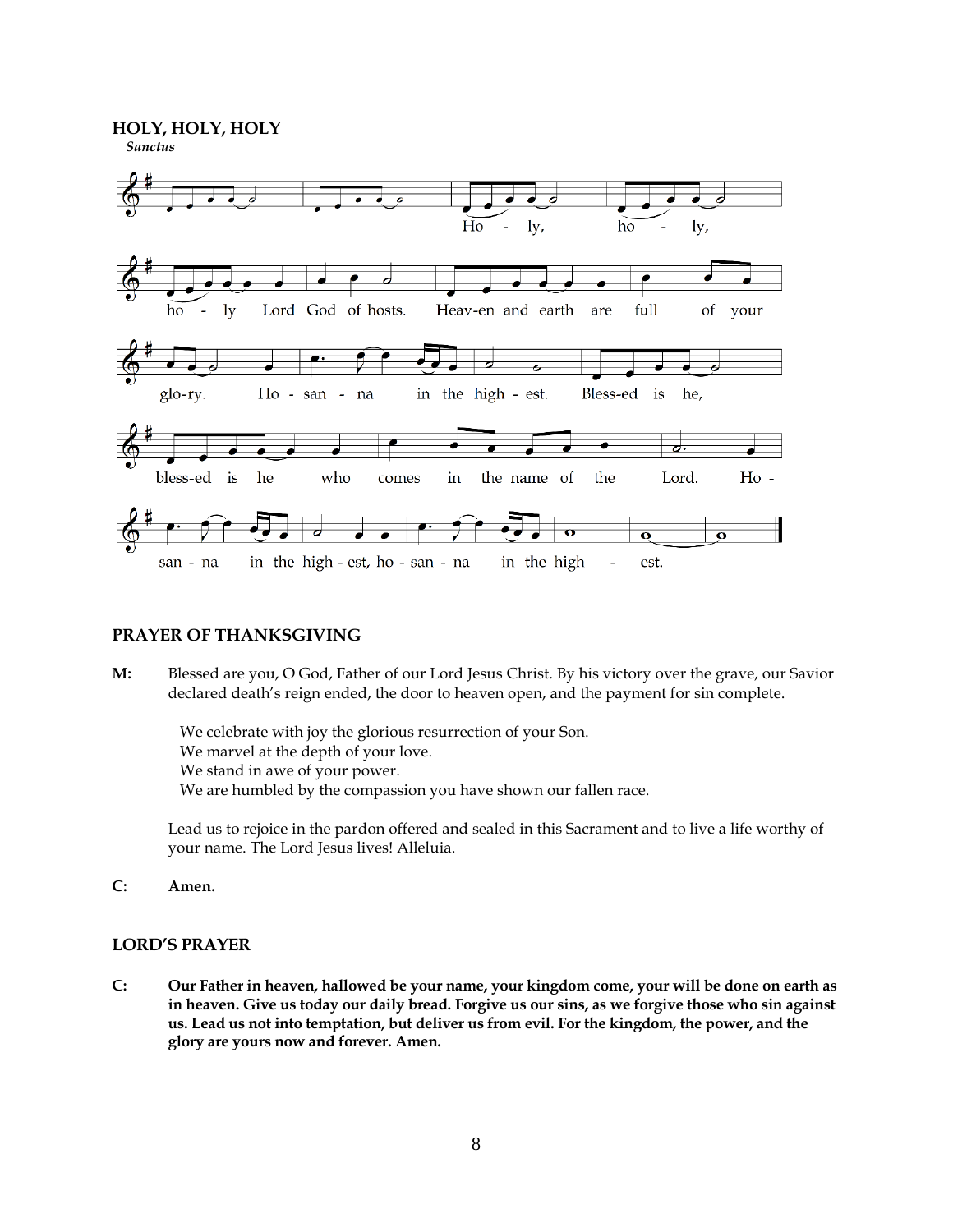# **WORDS OF INSTITUTION**

**M:** Our Lord Jesus Christ, on the night he was betrayed, took bread; and when he had given thanks, he broke it and gave it to his disciples saying, "Take and eat; this  $\mathcal F$  is my body, which is given for you. Do this in remembrance of me."

Then he took the cup, gave thanks, and gave it to them, saying, "Drink from it, all of you; this  $\mathcal F$  is my blood of the new covenant, which is poured out for you for the forgiveness of sins. Do this, whenever you drink it, in remembrance of me."

- **M:** The peace of the Lord be with you always.
- **C: Amen.**

# **LAMB OF GOD**

 *Agnus Dei*



*Distribution is by continuous distribution. Approach the altar steps via one of the two aisles.* 

*At the end of the Distribution:*

**M:** The true body and blood of our Lord and Savior Jesus Christ strengthen and preserve you in the true faith to life everlasting.

**C: Amen.**

*Stand.*

- **M:** Give thanks to the Lord, for he is good.
- **C: His mercy endures forever.**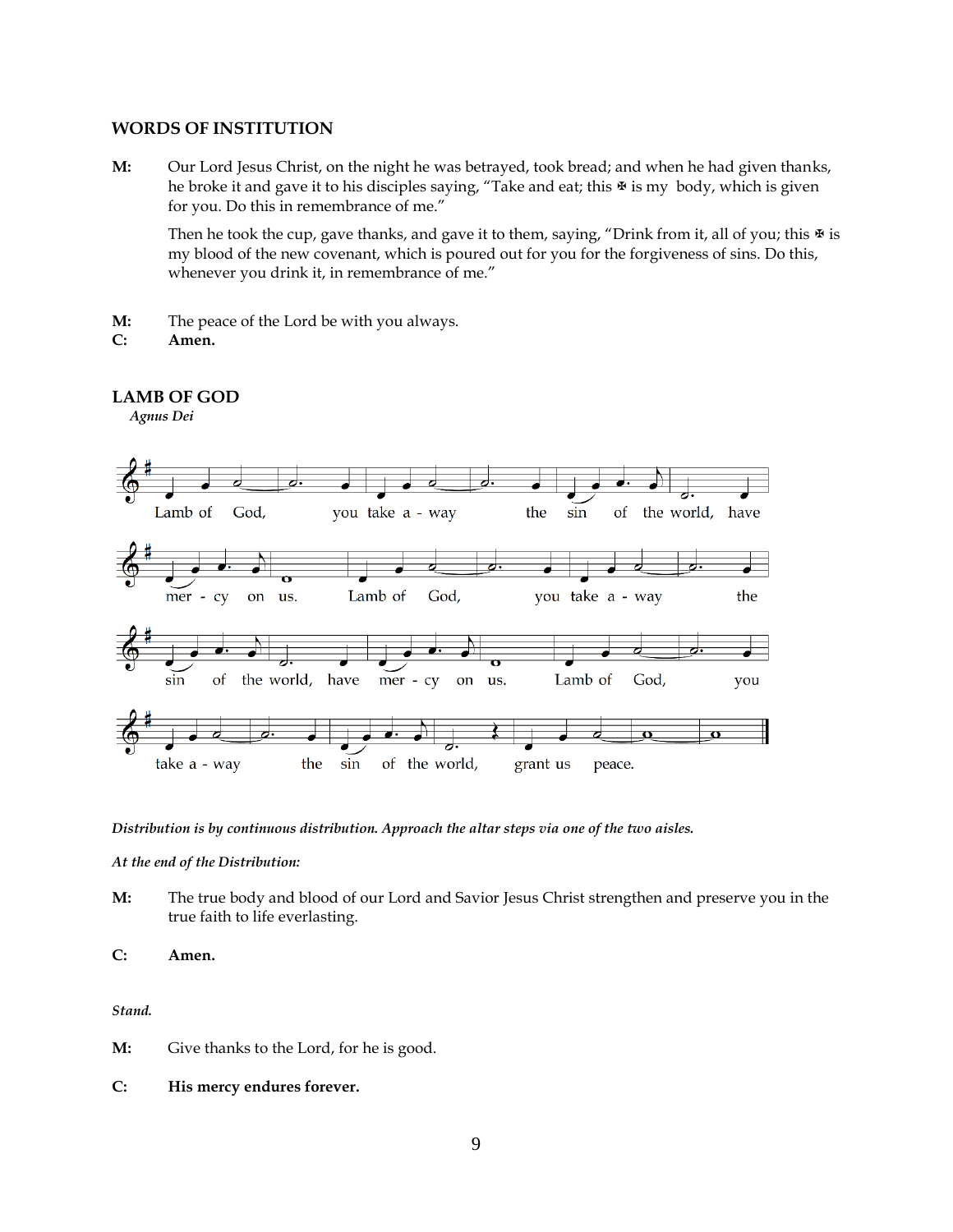**M:** Whenever we eat this bread and drink this cup,

# **C: We proclaim the Lord's death until he comes.**

- **M:** We give thanks, almighty God, that you have refreshed us with this saving gift. We pray that through it you will strengthen our faith in you and increase our love for one another. We ask this in the name of Jesus Christ, our Lord, who lives and reigns with you and the Holy Spirit, one God, now and forever.
- **C: Amen.**

# **BLESSING**

**M:** The Lord bless you and keep you. The Lord make his face shine on you and be gracious to you. The Lord look on you with favor and  $\mathcal F$  give you peace.

# **C: Amen.**

## *Remain standing.*

# **HYMN Christ Has Arisen, Alleluia CWS 719**